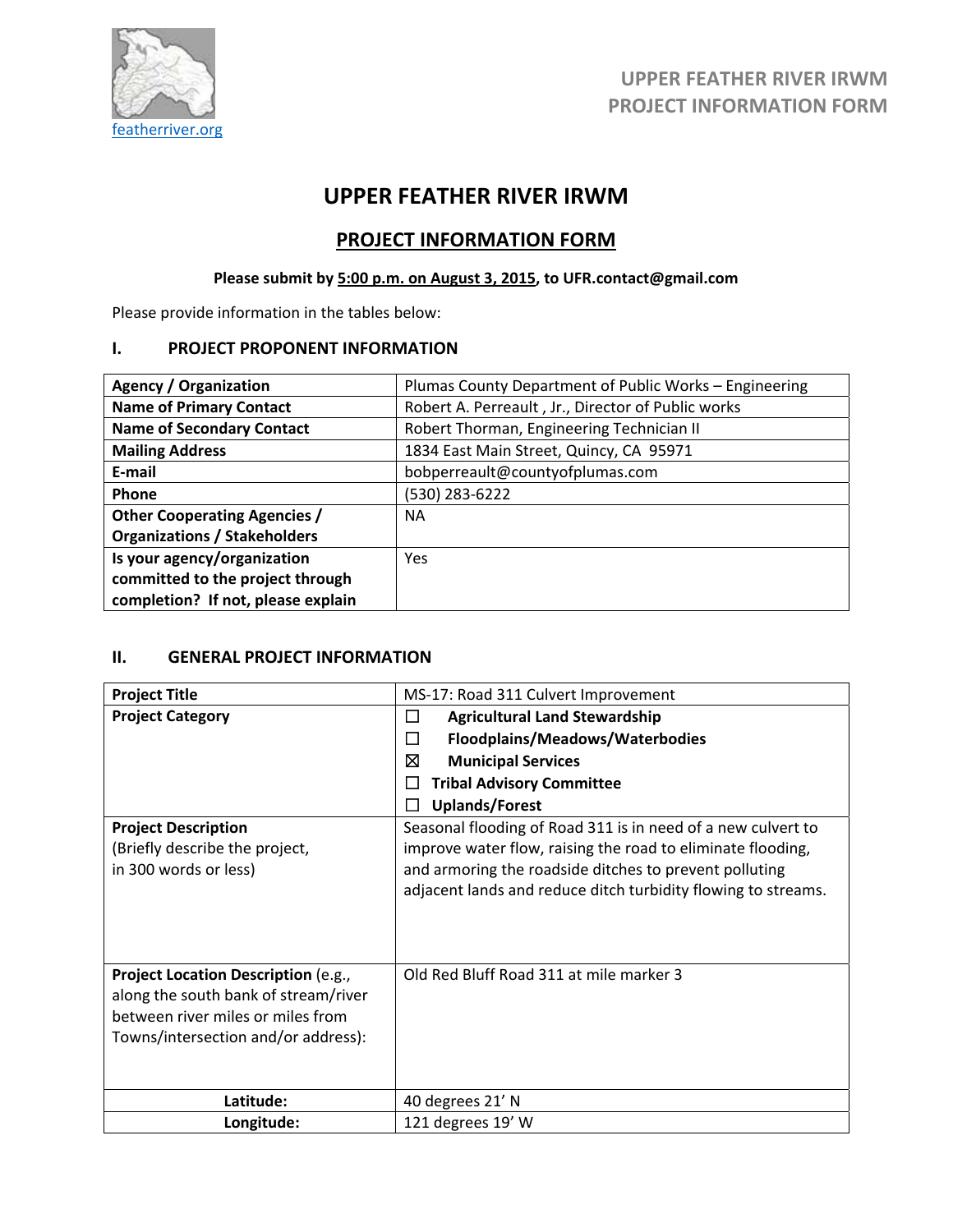## **III. APPLICABLE IRWM PLAN OBJECTIVES ADDRESSED**

For each of the objectives addressed by the project, provide a one to two sentence description of how the project contributes to attaining the objective and how the project outcomes will be quantified. If the project does not address *any* of the IRWM plan objectives, provide a one to two sentence description of how the project relates to a challenge or opportunity of the Region.

|                                                          | Will the        |                                     | Quantification    |
|----------------------------------------------------------|-----------------|-------------------------------------|-------------------|
|                                                          | project         |                                     | (e.g. acres of    |
|                                                          | address         |                                     | streams/wetlands  |
| <b>Upper Feather River IRWM</b>                          | the             | <b>Brief explanation of project</b> | restored or       |
| <b>Objectives:</b>                                       | objective?      | linkage to selected Objective       | enhanced)         |
| Restore natural hydrologic                               | $\Box$ Yes      |                                     |                   |
| functions.                                               |                 |                                     |                   |
|                                                          | $\boxtimes$ N/A |                                     |                   |
| Reduce potential for                                     | $\Box$ Yes      |                                     |                   |
| catastrophic wildland fires in                           |                 |                                     |                   |
| the Region.                                              | $\boxtimes$ N/A |                                     |                   |
| <b>Build communication and</b>                           | $\Box$ Yes      |                                     |                   |
| collaboration among water                                |                 |                                     |                   |
| resources stakeholders in the                            | $\boxtimes$ N/A |                                     |                   |
| Region.                                                  |                 |                                     |                   |
| Work with DWR to develop                                 | $\Box$ Yes      |                                     |                   |
| strategies and actions for the                           |                 |                                     |                   |
| management, operation, and                               | $\boxtimes$ N/A |                                     |                   |
| control of SWP facilities in the                         |                 |                                     |                   |
| <b>Upper Feather River</b>                               |                 |                                     |                   |
| Watershed in order to increase                           |                 |                                     |                   |
| water supply, recreational, and                          |                 |                                     |                   |
| environmental benefits to the                            |                 |                                     |                   |
| Region.                                                  |                 |                                     |                   |
| Encourage municipal service                              | $\Box$ Yes      |                                     |                   |
| providers to participate in<br>regional water management |                 |                                     |                   |
| actions that improve water                               | $\boxtimes$ N/A |                                     |                   |
| supply and water quality.                                |                 |                                     |                   |
| Continue to actively engage in                           | $\Box$ Yes      |                                     |                   |
| FERC relicensing of                                      |                 |                                     |                   |
| hydroelectric facilities in the                          | $\boxtimes$ N/A |                                     |                   |
| Region.                                                  |                 |                                     |                   |
| Address economic challenges                              | $\Box$ Yes      |                                     |                   |
| of municipal service providers                           |                 |                                     |                   |
| to serve customers.                                      | $\boxtimes$ N/A |                                     |                   |
|                                                          |                 |                                     |                   |
| Protect, restore, and enhance                            | $\boxtimes$ Yes | Reduced pollution entering the      | Reduces turbidity |
| the quality of surface and                               |                 | surrounding lands by                | from drainage     |
| groundwater resources for all                            | N/A<br>⊔        | eliminating the roadway             | ditch leading to  |
| beneficial uses, consistent with                         |                 | flooding and reduce turbidity       | streams.          |
| the RWQC Basin Plan.                                     |                 | from drainage ditches leading       |                   |
|                                                          |                 | to streams.                         |                   |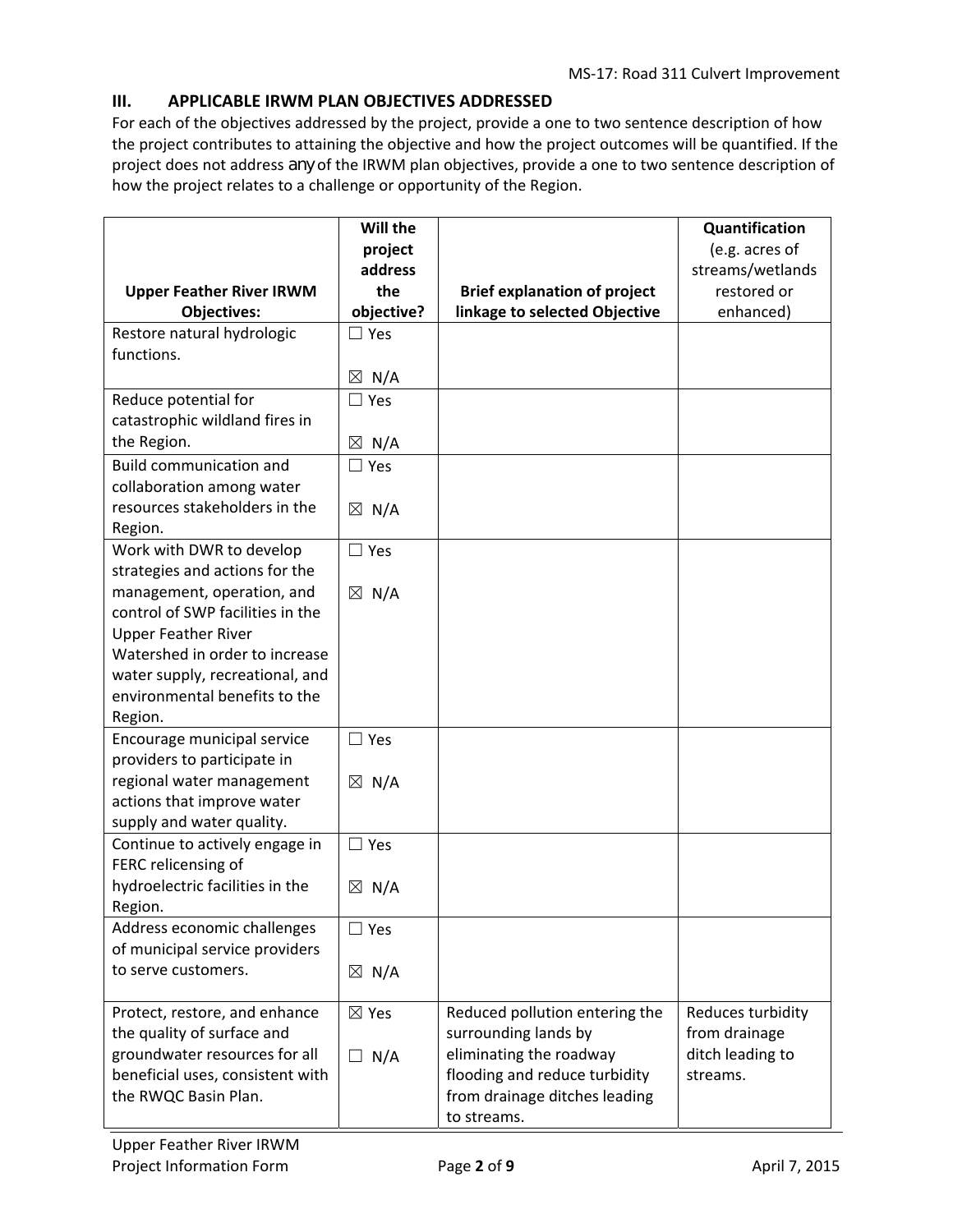MS‐17: Road 311 Culvert Improvement

|                                 | Will the           |                                     | Quantification   |
|---------------------------------|--------------------|-------------------------------------|------------------|
|                                 | project            |                                     | (e.g. acres of   |
|                                 | address            |                                     | streams/wetlands |
| <b>Upper Feather River IRWM</b> | the                | <b>Brief explanation of project</b> | restored or      |
| <b>Objectives:</b>              | objective?         | linkage to selected Objective       | enhanced)        |
| Address water resources and     | $\Box$ Yes         |                                     |                  |
| wastewater needs of DACs and    |                    |                                     |                  |
| Native Americans.               | $\boxtimes$ N/A    |                                     |                  |
| Coordinate management of        | $\Box$ Yes         |                                     |                  |
| recharge areas and protect      |                    |                                     |                  |
| groundwater resources.          | $\boxtimes$ N/A    |                                     |                  |
| Improve coordination of land    | $\Box$ Yes         |                                     |                  |
| use and water resources         |                    |                                     |                  |
| planning.                       | $\boxtimes$ N/A    |                                     |                  |
| Maximize agricultural,          | $\Box$ Yes         |                                     |                  |
| environmental and municipal     |                    |                                     |                  |
| water use efficiency.           | $\boxtimes$ N/A    |                                     |                  |
| Effectively address climate     | $\Box$ Yes         |                                     |                  |
| change adaptation and/or        |                    |                                     |                  |
| mitigation in water resources   | $\boxtimes$ N/A    |                                     |                  |
| management.                     |                    |                                     |                  |
| Improve efficiency and          | $\Box$ Yes         |                                     |                  |
| reliability of water supply and |                    |                                     |                  |
| other water-related             | $\boxtimes$ N/A    |                                     |                  |
| infrastructure.                 |                    |                                     |                  |
| Enhance public awareness and    | $\square$ Yes      |                                     |                  |
| understanding of water          |                    |                                     |                  |
| management issues and needs.    | $\boxtimes$ N/A    |                                     |                  |
| Address economic challenges     | $\Box$ Yes         |                                     |                  |
| of agricultural producers.      |                    |                                     |                  |
|                                 | N/A<br>$\boxtimes$ |                                     |                  |
| Work with counties/             | ⊠ Yes              | Plumas County Department of         |                  |
| communities/groups to make      |                    | Public Works is committed to        |                  |
| sure staff capacity exists for  | $\Box$ N/A         | the successful implementation       |                  |
| actual administration and       |                    | of this project. We will ensure     |                  |
| implementation of grant         |                    | staff capacity exists to            |                  |
| funding.                        |                    | administer and implement the        |                  |
|                                 |                    | grant project.                      |                  |

If no objectives are addressed, describe how the project relates to a challenge or opportunity for the Region: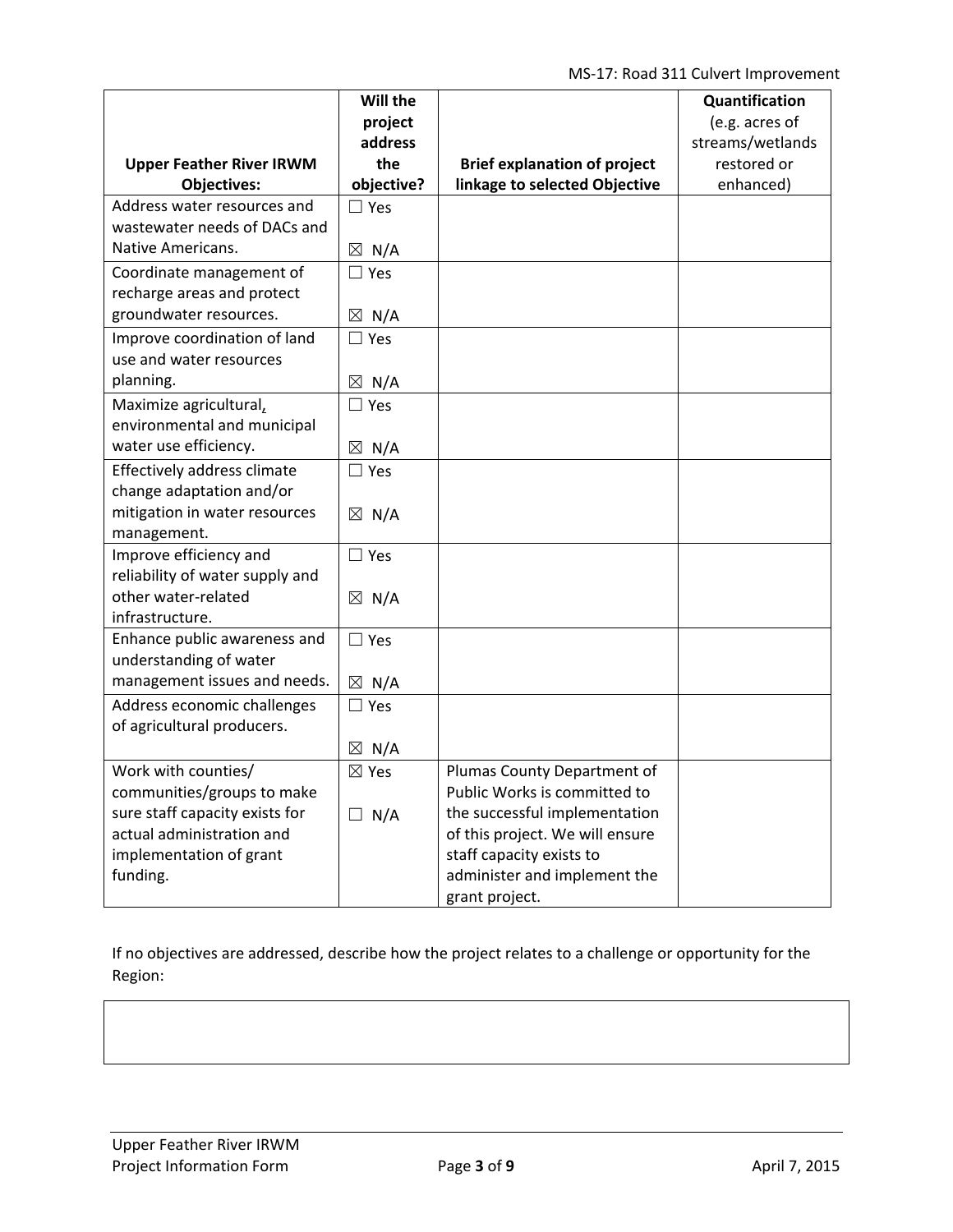### **IV. PROJECT IMPACTS AND BENEFITS**

Please provide a summary of the expected project benefits and impacts in the table below or check N/A if not applicable; **do no leave a blank cell.** Note that DWR encourages multi‐benefit projects.

|    | If applicable, describe benefits or impacts of the project with respect to:                                                             |                 |                                                                                                                                                                                                                                                                                                                                                                                                                           |  |  |  |
|----|-----------------------------------------------------------------------------------------------------------------------------------------|-----------------|---------------------------------------------------------------------------------------------------------------------------------------------------------------------------------------------------------------------------------------------------------------------------------------------------------------------------------------------------------------------------------------------------------------------------|--|--|--|
| a. | <b>Native American Tribal Communities</b>                                                                                               | $\boxtimes$ N/A |                                                                                                                                                                                                                                                                                                                                                                                                                           |  |  |  |
| b. | Disadvantaged Communities <sup>1</sup>                                                                                                  | $\boxtimes$ N/A |                                                                                                                                                                                                                                                                                                                                                                                                                           |  |  |  |
| c. | <b>Environmental Justice</b> <sup>2</sup>                                                                                               | $\boxtimes$ N/A |                                                                                                                                                                                                                                                                                                                                                                                                                           |  |  |  |
| d. | <b>Drought Preparedness</b>                                                                                                             | $\boxtimes$ N/A |                                                                                                                                                                                                                                                                                                                                                                                                                           |  |  |  |
| e. | Assist the region in adapting to effects of<br>climate change <sup>3</sup>                                                              | $\boxtimes$ N/A |                                                                                                                                                                                                                                                                                                                                                                                                                           |  |  |  |
| f. | Generation or reduction of greenhouse<br>gas emissions (e.g. green technology)                                                          | $\boxtimes$ N/A |                                                                                                                                                                                                                                                                                                                                                                                                                           |  |  |  |
| g. | Other expected impacts or benefits that<br>are not already mentioned elsewhere<br>$\frac{1}{2}$<br><b><i>Professional Community</i></b> | $\Box$ N/A      | Benefit of reduced turbidity from<br>drainage ditch leading to streams.<br>$\cdots$<br>$\mathbf{I}$ $\mathbf{I}$ $\mathbf{I}$ $\mathbf{I}$ $\mathbf{I}$ $\mathbf{I}$ $\mathbf{I}$ $\mathbf{I}$ $\mathbf{I}$ $\mathbf{I}$ $\mathbf{I}$ $\mathbf{I}$ $\mathbf{I}$ $\mathbf{I}$ $\mathbf{I}$ $\mathbf{I}$ $\mathbf{I}$ $\mathbf{I}$ $\mathbf{I}$ $\mathbf{I}$ $\mathbf{I}$ $\mathbf{I}$ $\mathbf{I}$ $\mathbf{I}$ $\mathbf{$ |  |  |  |

<sup>1</sup> A Disadvantaged Community is defined as a community with an annual median household (MHI) income that is less than 80 percent of the Statewide annual MHI. DWR's DAC mapping is available on the UFR website (http://featherriver.org/maps/) .

 $<sup>2</sup>$  Environmental Justice is defined as the fair treatment of people of all races, cultures, and incomes</sup> with respect to the development, adoption, implementation and enforcement of environmental laws, regulations and policies. An example of environmental justice benefit would be to improve conditions (e.g. water supply, flooding, sanitation) in an area of racial minorities.

 $3$  Climate change effects are likely to include increased flooding, extended drought, and associated secondary effects such as increased wildfire risk, erosion, and sedimentation.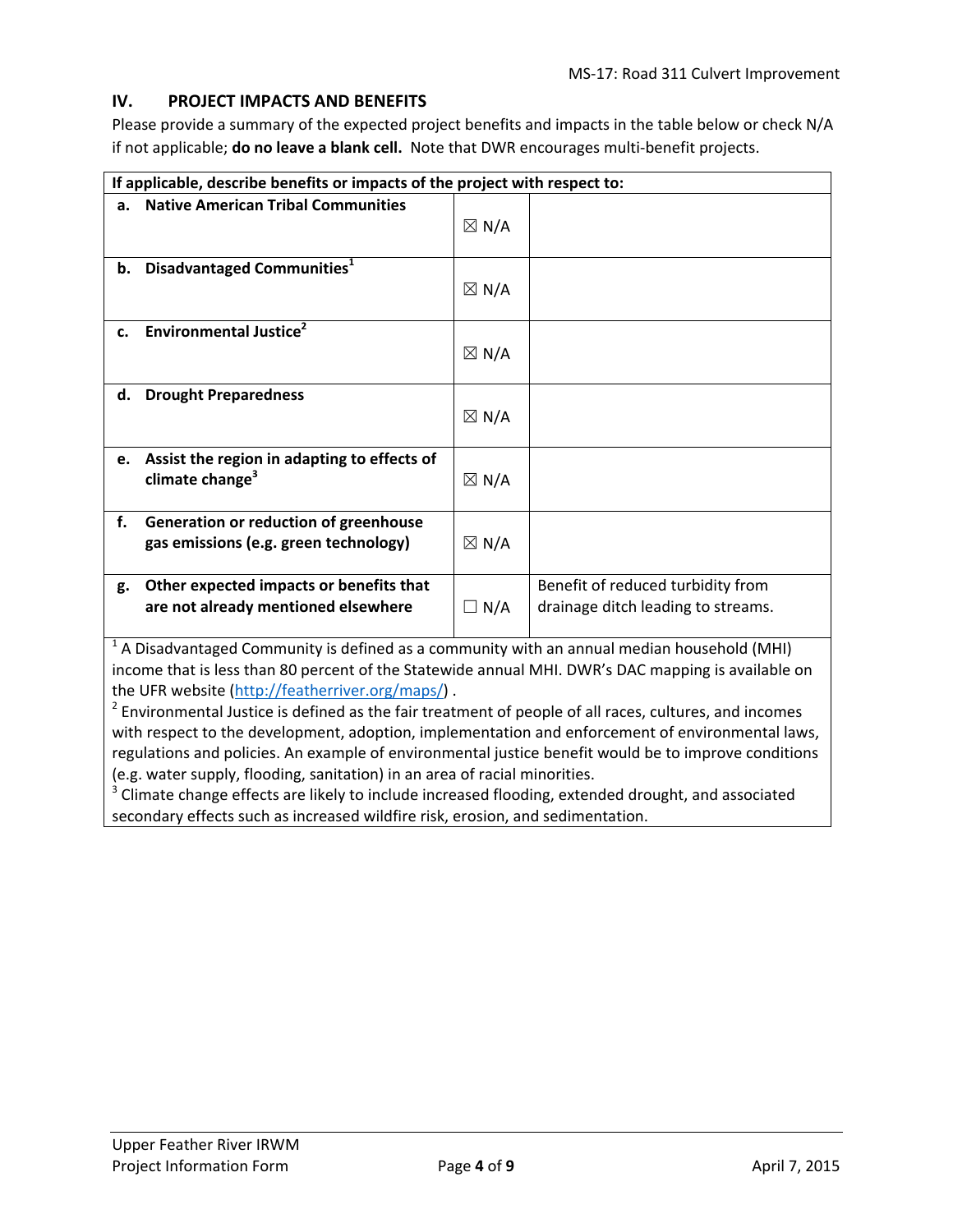DWR encourages multiple benefit projects which address one or more of the following elements (PRC §75026(a). Indicate which elements are addressed by your project.

| а.             | Water supply reliability, water        | Yes                        | g. | Drinking water treatment and    | Yes                       |
|----------------|----------------------------------------|----------------------------|----|---------------------------------|---------------------------|
|                | conservation, water use efficiency     | N/A<br>$\boxtimes$         |    | distribution                    | ⊠<br>N/A                  |
|                | b. Stormwater capture, storage, clean- | <b>Yes</b><br>$\mathsf{L}$ | h. | Watershed protection and        | $\boxtimes$<br><b>Yes</b> |
|                | up, treatment, management              | N/A<br>$\boxtimes$         |    | management                      | N/A                       |
| $\mathsf{C}$ . | Removal of invasive non-native         | Yes                        | i. | Contaminant and salt removal    | <b>Yes</b>                |
|                | species, creation/enhancement of       | $\boxtimes$ N/A            |    | through reclamation/desalting,  | ⊠<br>N/A                  |
|                | wetlands,                              |                            |    | other treatment technologies    |                           |
|                | acquisition/protection/restoration     |                            |    | and conveyance of recycled      |                           |
|                | of open space and watershed lands      |                            |    | water for distribution to users |                           |
| d.             | Non-point source pollution             | Yes                        | j. | Planning and implementation of  | Yes                       |
|                | reduction, management and              | N/A<br>$\boxtimes$         |    | multipurpose flood              | $\boxtimes$<br>N/A        |
|                | monitoring                             |                            |    | management programs             |                           |
| e.             | Groundwater recharge and               | Yes                        | k. | Ecosystem and fisheries         | Yes                       |
|                | management projects                    | N/A<br>$\boxtimes$         |    | restoration and protection      | $\boxtimes$<br>N/A        |
| f.             | Water banking, exchange,               | Yes                        |    |                                 |                           |
|                | reclamation, and improvement of        | N/A<br>$\boxtimes$         |    |                                 |                           |
|                | water quality                          |                            |    |                                 |                           |

### **V. RESOURCE MANAGEMENT STRATEGIES**

For each resource management strategy (RMS) employed by the project, provide a one to two sentence description in the table below of how the project incorporates the strategy. A description of the RMS can be found in Volume 2 of the 2013 California Water Plan (http://featherriver.org/2013-californiawater-plan-update/).

|                                                     | <b>Will the Project</b>         |                                               |
|-----------------------------------------------------|---------------------------------|-----------------------------------------------|
|                                                     | incorporate                     | Description of how RMS to be employed,        |
| <b>Resource Management Strategy</b>                 | RMS?                            | if applicable                                 |
| <b>Reduce Water Demand</b>                          |                                 |                                               |
| Agricultural Water Use Efficiency                   | ⊠<br>N <sub>o</sub><br>Yes      |                                               |
| Urban water use efficiency                          | $\boxtimes$<br>Yes<br>No        |                                               |
| Improve Flood Management                            |                                 |                                               |
| Flood management                                    |                                 | Reduced erosion of roadway and ditches        |
|                                                     | $\boxtimes$ Yes $\Box$ No       | results in less sediment in rivers and better |
|                                                     |                                 | flood management.                             |
| <b>Improve Operational Efficiency and Transfers</b> |                                 |                                               |
| Conveyance - regional/local                         | ⊠<br><b>Yes</b><br>No           |                                               |
| System reoperation                                  | ⊠<br>No<br><b>Yes</b>           |                                               |
| Water transfers                                     | $\boxtimes$<br>No<br><b>Yes</b> |                                               |
| <b>Increase Water Supply</b>                        |                                 |                                               |
| Conjunctive management                              | ⊠<br>No<br><b>Yes</b>           |                                               |
| <b>Precipitation Enhancement</b>                    | ⊠<br>No<br>Yes                  |                                               |
| Municipal recycled water                            | ⊠<br>No<br>Yes                  |                                               |
| Surface storage - regional/local                    | ⊠<br>No<br>Yes.                 |                                               |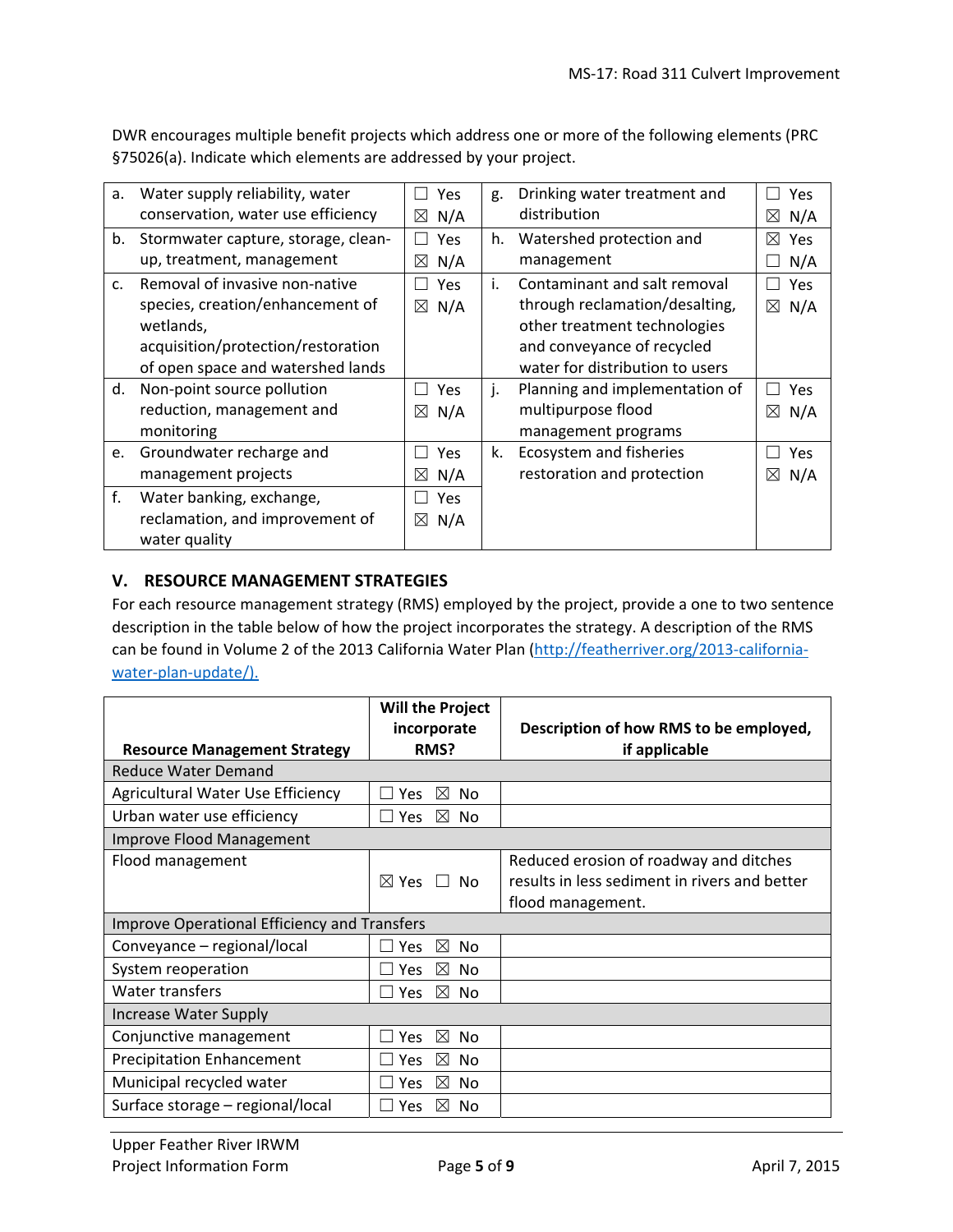|                                     | <b>Will the Project</b>                     |                                              |
|-------------------------------------|---------------------------------------------|----------------------------------------------|
|                                     | incorporate                                 | Description of how RMS to be employed,       |
| <b>Resource Management Strategy</b> | RMS?                                        | if applicable                                |
| <b>Improve Water Quality</b>        |                                             |                                              |
| Drinking water treatment and        | $\Box$ Yes $\boxtimes$ No                   |                                              |
| distribution                        |                                             |                                              |
| Groundwater remediation/aquifer     | $\square$ Yes $\square$ No                  |                                              |
| remediation                         |                                             |                                              |
| Matching water quality to water     | $\boxtimes$ No<br>$\Box$ Yes                |                                              |
| use                                 |                                             |                                              |
| Pollution prevention                | $\boxtimes$<br><b>No</b><br>Yes             |                                              |
| Salt and salinity management        | $\boxtimes$<br>Yes<br><b>No</b>             |                                              |
| Urban storm water runoff            | $\square$ Yes $\square$ No                  |                                              |
| management                          |                                             |                                              |
| Practice Resource Stewardship       |                                             |                                              |
| Agricultural land stewardship       | $\boxtimes$<br><b>No</b><br>Yes             |                                              |
| Ecosystem restoration               | $\boxtimes$<br>$\exists$ Yes<br><b>No</b>   |                                              |
| Forest management                   | $\boxtimes$<br>Yes<br><b>No</b>             |                                              |
| Land use planning and               | $\boxtimes$ No<br>$\Box$ Yes                |                                              |
| management                          |                                             |                                              |
| Recharge area protection            | Yes<br>⊠<br>No                              |                                              |
| Sediment management                 | $\boxtimes$ Yes<br><b>No</b>                | Reduced sediment in ditches, creeks & rivers |
| Watershed management                | $\boxtimes$<br>$\sqsupset$ Yes<br><b>No</b> |                                              |
| People and Water                    |                                             |                                              |
| <b>Economic incentives</b>          | $\boxtimes$<br><b>No</b><br>Yes             |                                              |
| Outreach and engagement             | $\boxtimes$<br>Yes<br><b>No</b>             |                                              |
| Water and culture                   | $\boxtimes$<br><b>No</b><br>Yes             |                                              |
| Water-dependent recreation          | $\boxtimes$<br><b>No</b><br>Yes             |                                              |
| Wastewater/NPDES                    | $\boxtimes$<br>$\exists$ Yes<br><b>No</b>   |                                              |

Other RMS addressed and explanation: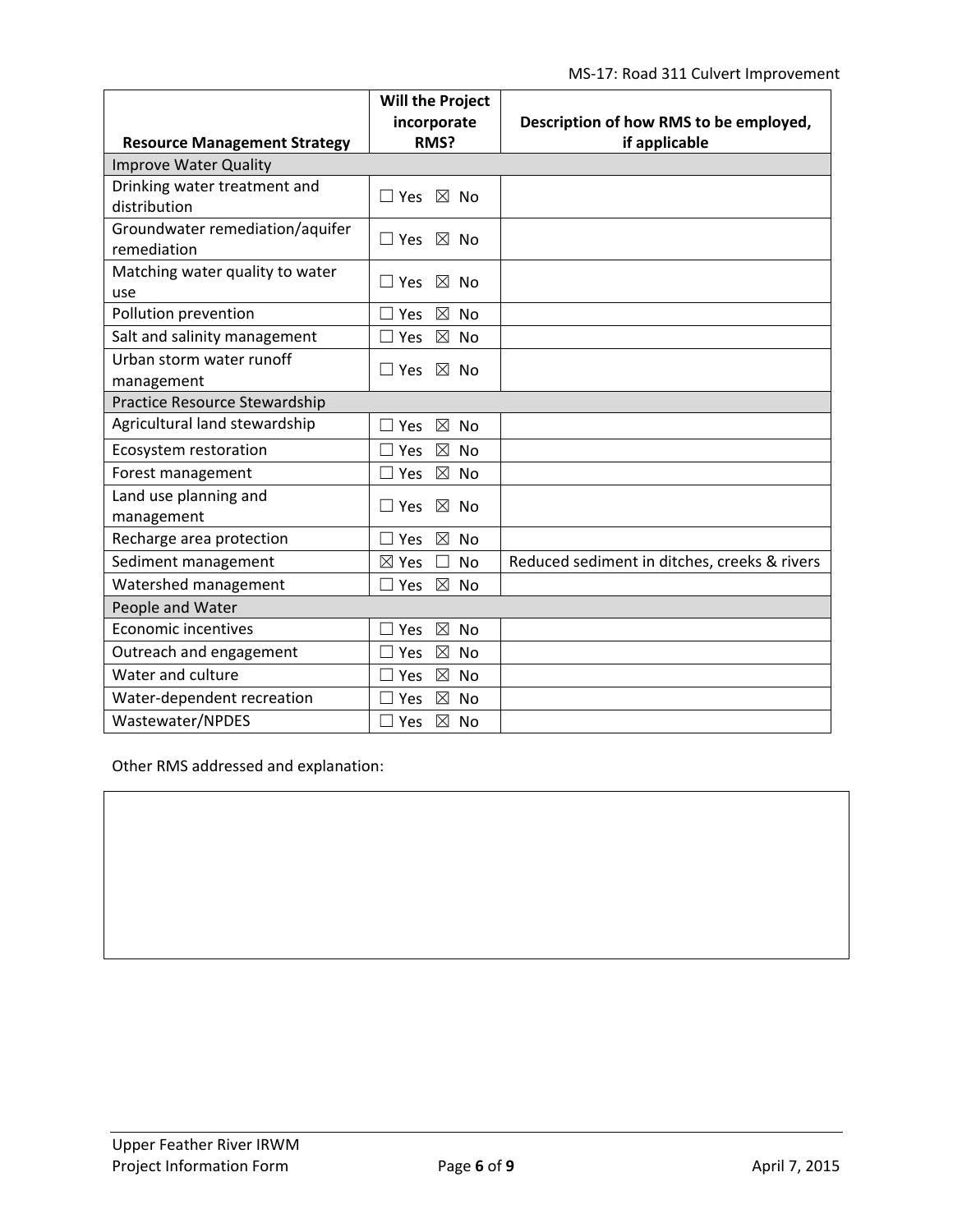#### **VI. PROJECT COST AND FINANCING**

Please provide any estimates of project cost, sources of funding, and operation and maintenance costs, as well as the source of the project cost in the table below.

| <b>PROJECT BUDGET</b> |                                                                                            |                           |                                                                                                |                                   |                   |  |  |
|-----------------------|--------------------------------------------------------------------------------------------|---------------------------|------------------------------------------------------------------------------------------------|-----------------------------------|-------------------|--|--|
|                       | Project serves a need of a DAC?: $\Box$ Yes $\boxtimes$ No                                 |                           |                                                                                                |                                   |                   |  |  |
|                       | Funding Match Waiver request?: $\Box$ Yes $\boxtimes$ No                                   |                           |                                                                                                |                                   |                   |  |  |
|                       | <b>Cost Share:</b><br><b>Cost Share:</b><br><b>Non-State</b>                               |                           |                                                                                                |                                   |                   |  |  |
|                       |                                                                                            | Requested<br>Grant        | <b>Fund Source*</b><br>(Funding                                                                | <b>Other State</b><br><b>Fund</b> | <b>Total Cost</b> |  |  |
| a.                    | Category<br><b>Direct Project Administration</b>                                           | <b>Amount</b><br>\$16,000 | Match)                                                                                         | Source*                           | \$16,000          |  |  |
| b.                    | <b>Land Purchase/Easement</b>                                                              |                           |                                                                                                |                                   |                   |  |  |
|                       |                                                                                            |                           |                                                                                                |                                   |                   |  |  |
| c.                    | <b>Planning/Design/Engineering</b><br>/ Environmental                                      | \$20,000                  |                                                                                                |                                   | \$20,000          |  |  |
| d.                    | <b>Construction/Implementation</b>                                                         | \$170,000                 |                                                                                                |                                   | \$170,000         |  |  |
| e.                    | <b>Environmental Compliance/</b><br><b>Mitigation/Enhancement</b>                          | \$10,000                  |                                                                                                |                                   | \$10,000          |  |  |
| f.                    | <b>Construction Administration</b>                                                         | \$25,000                  |                                                                                                |                                   | \$25,000          |  |  |
| g.                    | <b>Other Costs</b>                                                                         |                           |                                                                                                |                                   |                   |  |  |
| h.                    | <b>Construction/Implementation</b><br>Contingency                                          | \$10,000                  |                                                                                                |                                   | \$10,000          |  |  |
| i.                    | <b>Grand Total (Sum rows (a) through</b><br>(h) for each column)                           | \$251,000                 |                                                                                                |                                   | \$251,000         |  |  |
| j.                    | Can the Project be phased? $\Box$ Yes $\boxtimes$ No                                       |                           | If yes, provide cost breakdown by phases                                                       |                                   |                   |  |  |
|                       |                                                                                            | <b>Project Cost</b>       | <b>O&amp;M Cost</b>                                                                            | <b>Description of Phase</b>       |                   |  |  |
|                       | Phase 1                                                                                    |                           |                                                                                                |                                   |                   |  |  |
|                       | Phase 2                                                                                    |                           |                                                                                                |                                   |                   |  |  |
|                       | Phase 3                                                                                    |                           |                                                                                                |                                   |                   |  |  |
|                       | Phase 4                                                                                    |                           |                                                                                                |                                   |                   |  |  |
| k.                    | Explain how operation and maintenance costs will be                                        |                           | Funding for O&M of this project will come from<br>the Plumas County Department of Public Works |                                   |                   |  |  |
|                       | financed for the 20-year planning period for project<br>implementation (not grant funded). |                           | budget.                                                                                        |                                   |                   |  |  |
| I.                    | Has a Cost/Benefit analysis been completed?                                                |                           | $\Box$ Yes $\boxtimes$ No                                                                      |                                   |                   |  |  |
| m.                    | Describe what impact there may be if the project is                                        |                           | Continued roadway erosion and water turbidity                                                  |                                   |                   |  |  |
|                       | not funded (300 words or less)                                                             |                           |                                                                                                |                                   |                   |  |  |
|                       | *List all sources of funding.                                                              |                           |                                                                                                |                                   |                   |  |  |
|                       | Note: See Project Development Manual, Exhibit B, for assistance in completing this table   |                           |                                                                                                |                                   |                   |  |  |
|                       | (http://featherriver.org/documents/).                                                      |                           |                                                                                                |                                   |                   |  |  |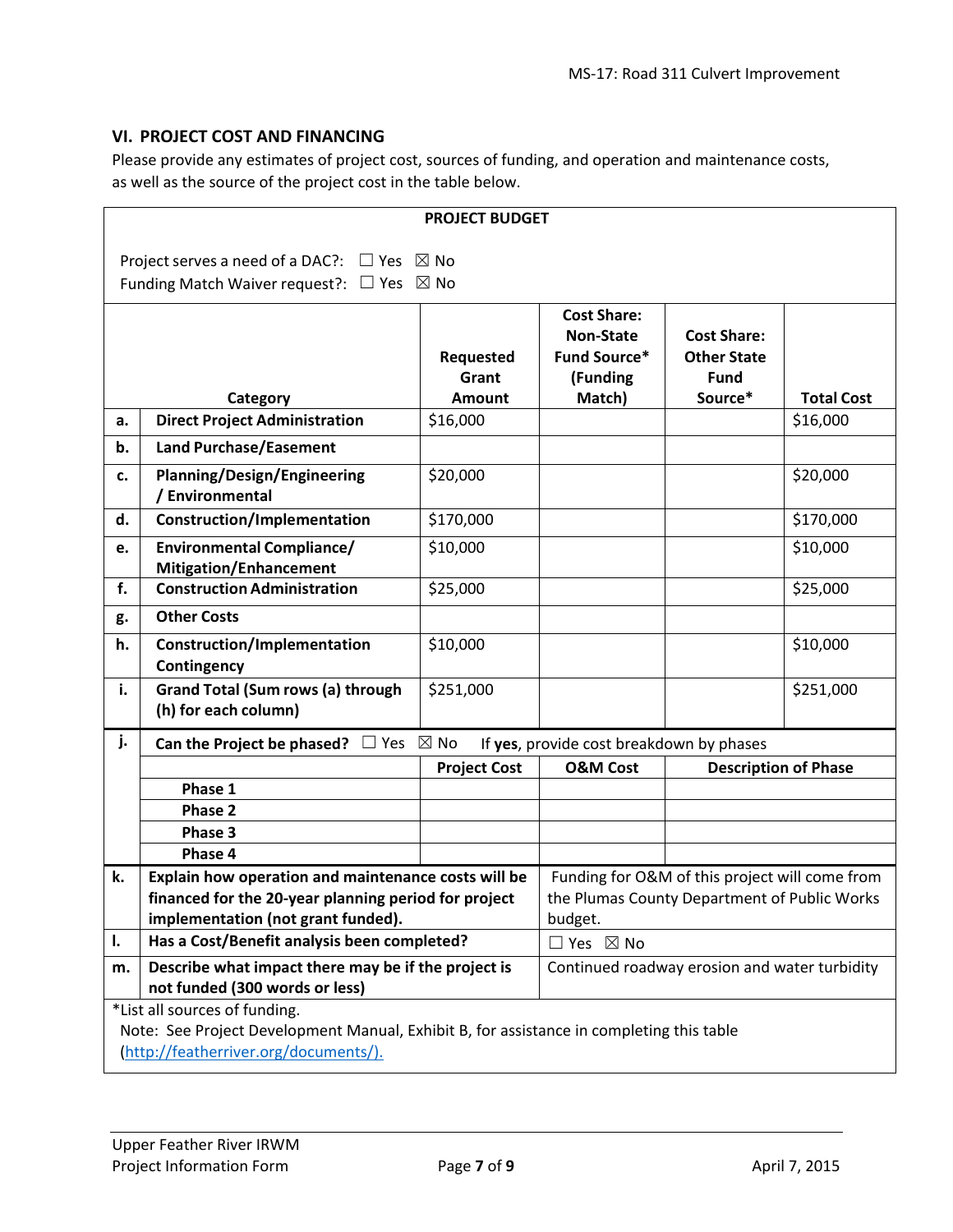### **VIII. PROJECT STATUS AND SCHEDULE**

Please provide a status of the project, level of completion as well as a description of the activities planned for each project stage. If unknown, enter **TBD**.

|                                              | <b>Check the</b> |                          |                           |                     | Planned/        |
|----------------------------------------------|------------------|--------------------------|---------------------------|---------------------|-----------------|
|                                              | Current          |                          | <b>Description of</b>     | Planned/            | <b>Actual</b>   |
|                                              | Project          |                          | <b>Activities in Each</b> | <b>Actual Start</b> | Completion      |
| <b>Project Stage</b>                         | <b>Stage</b>     | Completed?               | <b>Project Stage</b>      | Date (mm/yr)        | Date (mm/yr)    |
| a. Assessment and                            |                  | $\Box$<br><b>Yes</b>     |                           | Upon execution      | 1 month after   |
| <b>Evaluation</b>                            | 区                | ⊠<br><b>No</b>           |                           | of grant            | funding         |
|                                              |                  | N/A<br>□                 |                           | agreement           | agreement       |
| b. Final Design                              |                  | □<br>Yes                 |                           | 2 months after      | 4 months after  |
|                                              | □                | ⊠<br><b>No</b>           |                           | funding secured     | funding secured |
|                                              |                  | N/A<br>$\Box$            |                           |                     |                 |
| c. Environmental                             |                  | $\Box$<br>Yes            |                           | 4 months after      | 7 months after  |
| <b>Documentation</b>                         | □                | $\boxtimes$<br><b>No</b> |                           | funding secured     | funding secured |
| (CEQA / NEPA)                                |                  | N/A<br>П                 |                           |                     |                 |
| d. Permitting                                |                  | $\Box$<br>Yes            |                           | 7 months after      | 8.5 months      |
|                                              | □                | ⊠<br>No                  |                           | funding secured     | after funding   |
|                                              |                  | N/A<br>$\Box$            |                           |                     | secured         |
| e. Construction                              |                  | $\Box$<br>Yes            |                           | 8.5 months          | 9 months after  |
| Contracting                                  | П                | ⊠<br><b>No</b>           |                           | after funding       | funding secured |
|                                              |                  | N/A<br>н                 |                           | secured             |                 |
| f. Construction                              |                  | $\Box$<br>Yes            |                           | 9 months after      | 12 months after |
| Implementation                               | □                | $\boxtimes$<br><b>No</b> |                           | funding secured     | funding secured |
|                                              |                  |                          |                           |                     |                 |
|                                              |                  | N/A                      |                           |                     |                 |
| Provide explanation if more than one project |                  |                          |                           |                     |                 |
| stage is checked as current status           |                  |                          |                           |                     |                 |
|                                              |                  |                          |                           |                     |                 |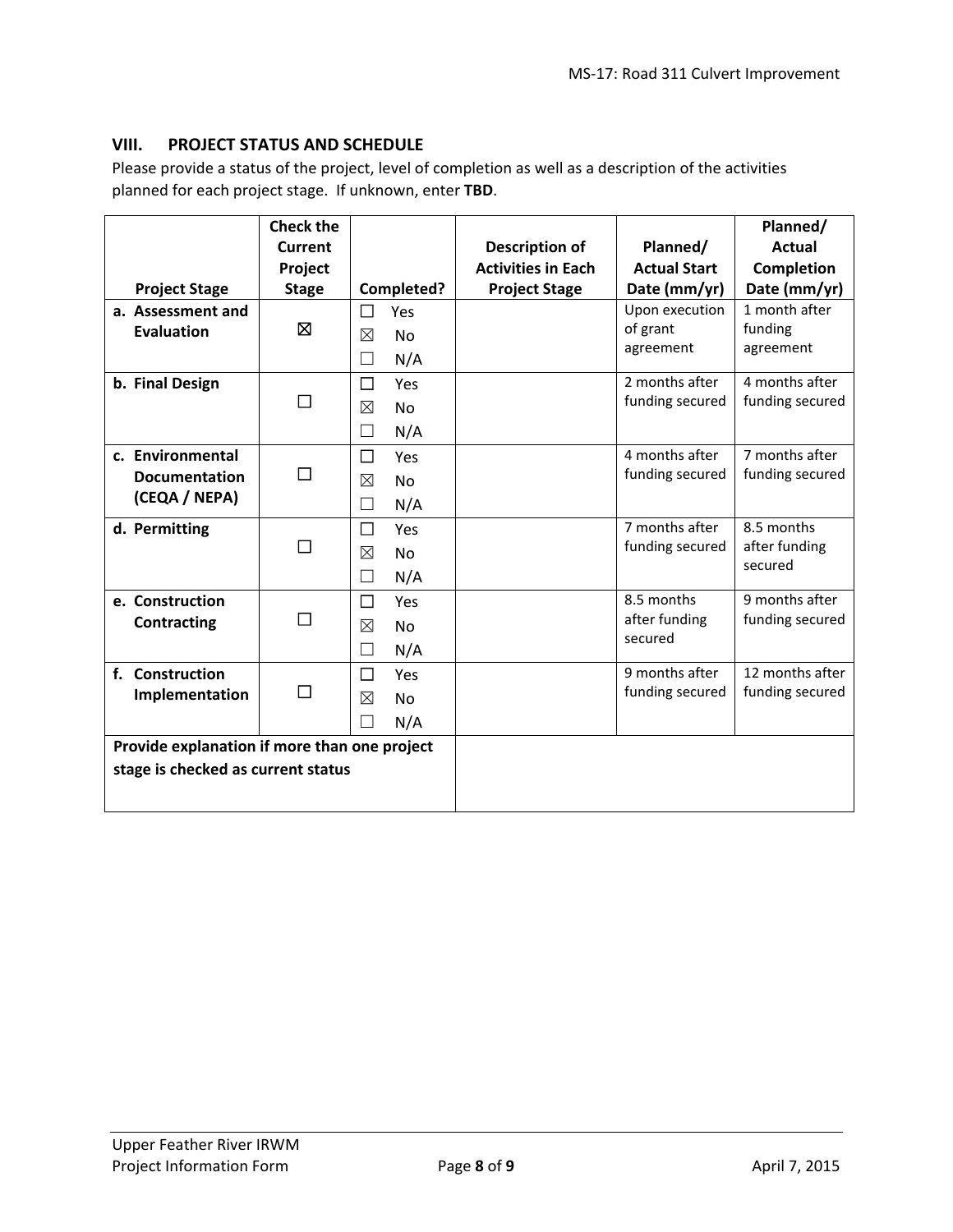## **IX. PROJECT TECHNICAL FEASIBILITY**

Please provide any related documents (date, title, author, and page numbers) that describe and confirm the technical feasibility of the project. See www.featherriver.org/catalog/index.php for documents gathered on the UFR Region.

| a.       | List the adopted planning documents the proposed                                                                                                                                                                                                                                                                                                                                   | Water Quality Control Plan for the                        |
|----------|------------------------------------------------------------------------------------------------------------------------------------------------------------------------------------------------------------------------------------------------------------------------------------------------------------------------------------------------------------------------------------|-----------------------------------------------------------|
|          | project is consistent with or supported by (e.g. General                                                                                                                                                                                                                                                                                                                           | Sacramento and San Joaquin River                          |
|          | Plans, UWMPs, GWMPs, Water Master Plan, Habitat                                                                                                                                                                                                                                                                                                                                    | <b>Basins</b>                                             |
|          | Conservation Plans, TMDLs, Basin Plans, etc.).                                                                                                                                                                                                                                                                                                                                     |                                                           |
|          | b. List technical reports and studies supporting the                                                                                                                                                                                                                                                                                                                               | <b>NA</b>                                                 |
|          | feasibility of this project.                                                                                                                                                                                                                                                                                                                                                       |                                                           |
|          |                                                                                                                                                                                                                                                                                                                                                                                    |                                                           |
|          |                                                                                                                                                                                                                                                                                                                                                                                    |                                                           |
| c.       | Concisely describe the scientific basis (e.g. how much                                                                                                                                                                                                                                                                                                                             | For the protection of aquatic species                     |
|          | research has been conducted) of the proposed project in                                                                                                                                                                                                                                                                                                                            | and habitat, sediment loads (TSS,                         |
|          | 300 words or less.                                                                                                                                                                                                                                                                                                                                                                 | turbidity, etc.) in streams and rivers are                |
|          |                                                                                                                                                                                                                                                                                                                                                                                    | regulated by the Water Quality Control                    |
|          |                                                                                                                                                                                                                                                                                                                                                                                    | Plan for the Sacramento and San                           |
|          |                                                                                                                                                                                                                                                                                                                                                                                    | Joaquin River Basins (Basin Plan) and by                  |
|          |                                                                                                                                                                                                                                                                                                                                                                                    | established TMDLs. This project will                      |
|          |                                                                                                                                                                                                                                                                                                                                                                                    | reduce sediment inputs to local                           |
|          |                                                                                                                                                                                                                                                                                                                                                                                    | waterways in support of compliance                        |
|          |                                                                                                                                                                                                                                                                                                                                                                                    | with the Basin Plan and established                       |
|          |                                                                                                                                                                                                                                                                                                                                                                                    | TMDLs.                                                    |
|          |                                                                                                                                                                                                                                                                                                                                                                                    |                                                           |
|          |                                                                                                                                                                                                                                                                                                                                                                                    |                                                           |
| d.       | Does the project implement green technology (e.g.                                                                                                                                                                                                                                                                                                                                  |                                                           |
|          | alternate forms of energy, recycled materials, LID                                                                                                                                                                                                                                                                                                                                 | $\Box$ Yes $\boxtimes$ No $\Box$ N/A                      |
|          | techniques, etc.).                                                                                                                                                                                                                                                                                                                                                                 | If yes, please describe.                                  |
|          |                                                                                                                                                                                                                                                                                                                                                                                    |                                                           |
|          |                                                                                                                                                                                                                                                                                                                                                                                    |                                                           |
|          |                                                                                                                                                                                                                                                                                                                                                                                    |                                                           |
|          | Are you an Urban Water Supplier <sup>1</sup> ?                                                                                                                                                                                                                                                                                                                                     |                                                           |
| e.<br>f. | Are you are an Agricultural Water Supplier <sup>2</sup> ?                                                                                                                                                                                                                                                                                                                          | $\boxtimes$<br>No<br>N/A<br>Yes<br>$\boxtimes$<br>$\perp$ |
|          |                                                                                                                                                                                                                                                                                                                                                                                    | N/A<br>Yes<br>No                                          |
| g.       | Is the project related to groundwater?                                                                                                                                                                                                                                                                                                                                             | $\boxtimes$ No<br>$\Box N/A$<br>$\Box$ Yes                |
|          |                                                                                                                                                                                                                                                                                                                                                                                    | If yes, please indicate which                             |
|          |                                                                                                                                                                                                                                                                                                                                                                                    | groundwater basin.                                        |
|          |                                                                                                                                                                                                                                                                                                                                                                                    |                                                           |
|          |                                                                                                                                                                                                                                                                                                                                                                                    |                                                           |
|          |                                                                                                                                                                                                                                                                                                                                                                                    |                                                           |
|          |                                                                                                                                                                                                                                                                                                                                                                                    |                                                           |
|          |                                                                                                                                                                                                                                                                                                                                                                                    |                                                           |
|          | $1$ Urban Water Supplier is defined as a supplier, either publicly or privately owned, providing water for<br>municipal purposes either directly or indirectly to more than 3,000 customers or supplying more than<br>3,000 acre-feet of water annually.<br><sup>2</sup> Agricultural Water Supplier is defined as a water supplier, either publicly or privately owned, providing |                                                           |

water to 10,000 or more irrigated acres, excluding the acreage that receives recycled water.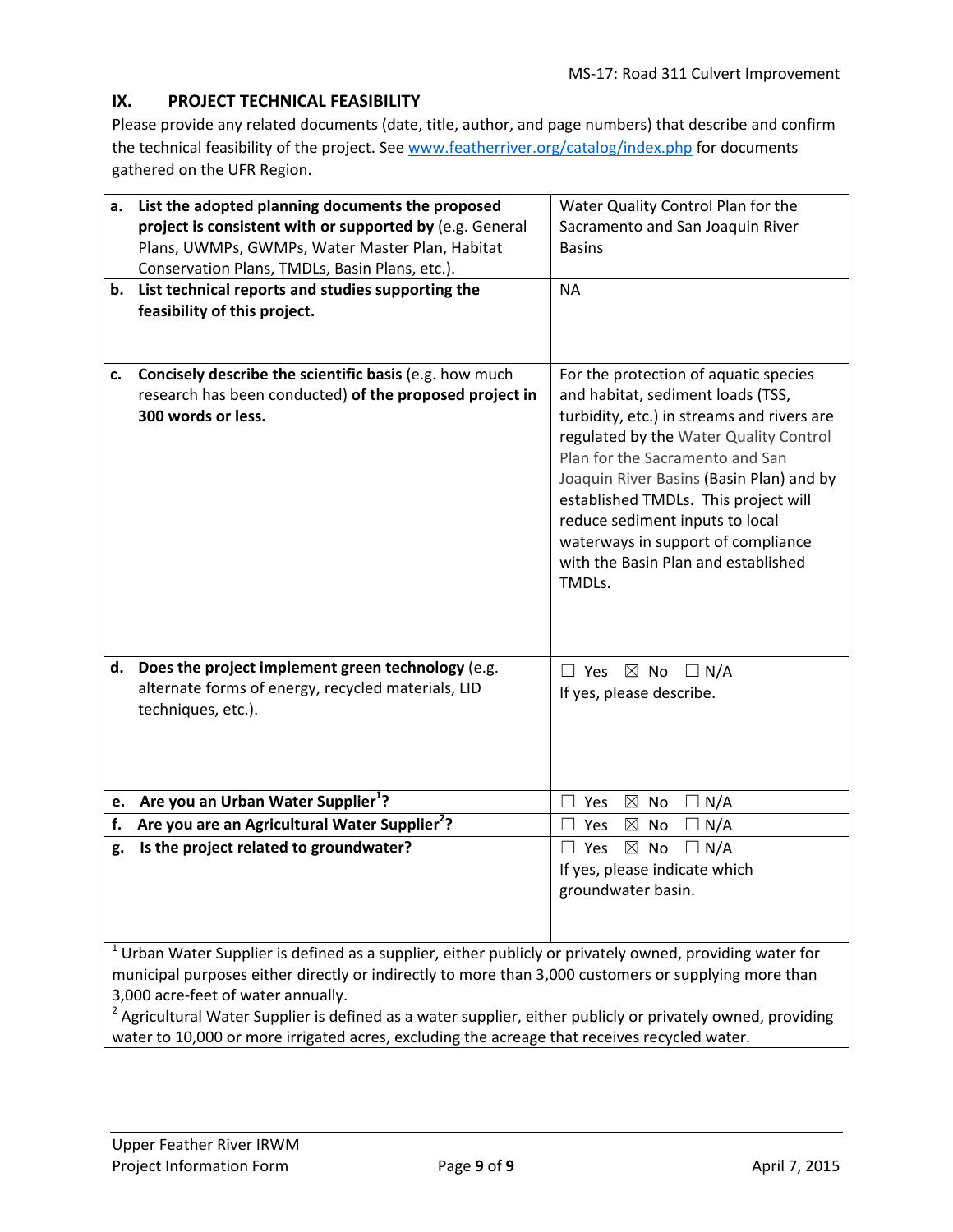# Climate Change – Project Assessment Checklist

This climate change project assessment tool allows project applicants and the planning team to assess project consistency with Proposition 84 plan standards and RWMG plan assessment standards. The tool is a written checklist that asks GHG emissions and adaptation/resiliency questions.

Name of project: MS‐17: Road 311 Culvert Improvement

Project applicant: Plumas County Department of Public Works‐ Engineering

# GHG Emissions Assessment

# **Project Construction Emissions**

*(If you check any of the boxes, please see the attached worksheet)*

 $\boxtimes$  The project requires nonroad or off-road engines, equipment, or vehicles to complete.

 $\boxtimes$  The project requires materials to be transported to the project site.

 $\boxtimes$  The project requires workers to commute to the project site.

The project is expected to generate GHG emissions for other reasons.

The project does not have a construction phase and/or is not expected to generate GHG emissions during the construction phase.

# **Operating Emissions**

*(If you check any of the boxes, please see the attached worksheet)*

The project requires energy to operate.

The project will generate electricity.

The project will proactively manage forests to reduce wildfire risk.

The project will affect wetland acreage.

The project will include new trees.

Project operations are expected to generate or reduce GHG emissions for other reasons.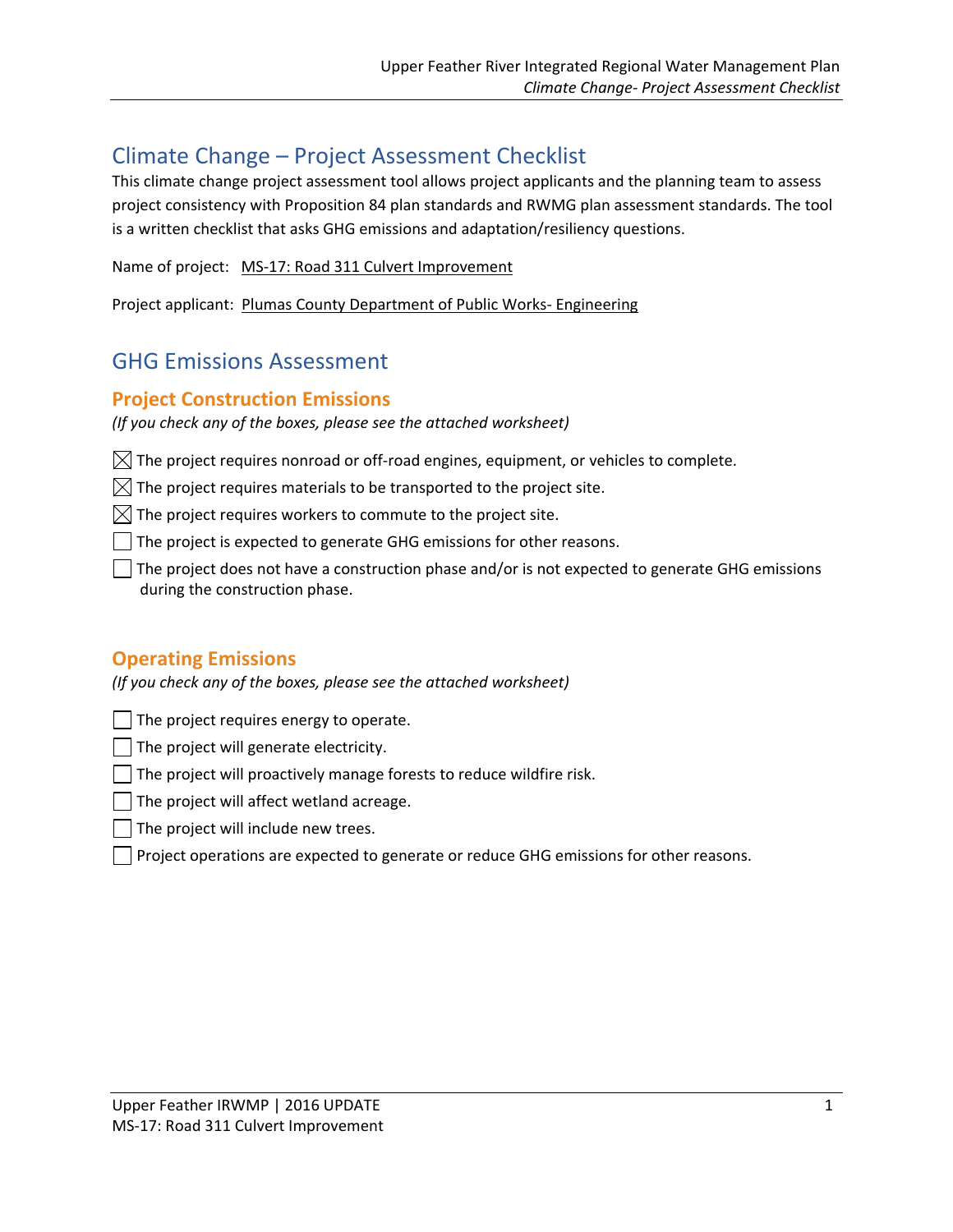# Adaptation & Resiliency Assessment

# **Water Supply**

Describe how the project makes the watershed (more/less) resilient to one or more of the following high priority water supply vulnerability issues:

|  | $\times$ Not applicable |  |
|--|-------------------------|--|
|  |                         |  |

Reduced snowmelt

Unmet local water needs (drought)

Increased invasive species

# **Water Demand**

Describe how the project makes the watershed (more/less) resilient to one or more of the following high priority water demand vulnerability issues:

<u> 1989 - Andrea Barbara, amerikana amerikana amerikana amerikana amerikana amerikana amerikana amerikana amerik</u>

 $\boxtimes$  Not applicable

Increasing seasonal water use variability

Unmet in-stream flow requirements

Climate‐sensitive crops

Groundwater drought resiliency

Water curtailment effectiveness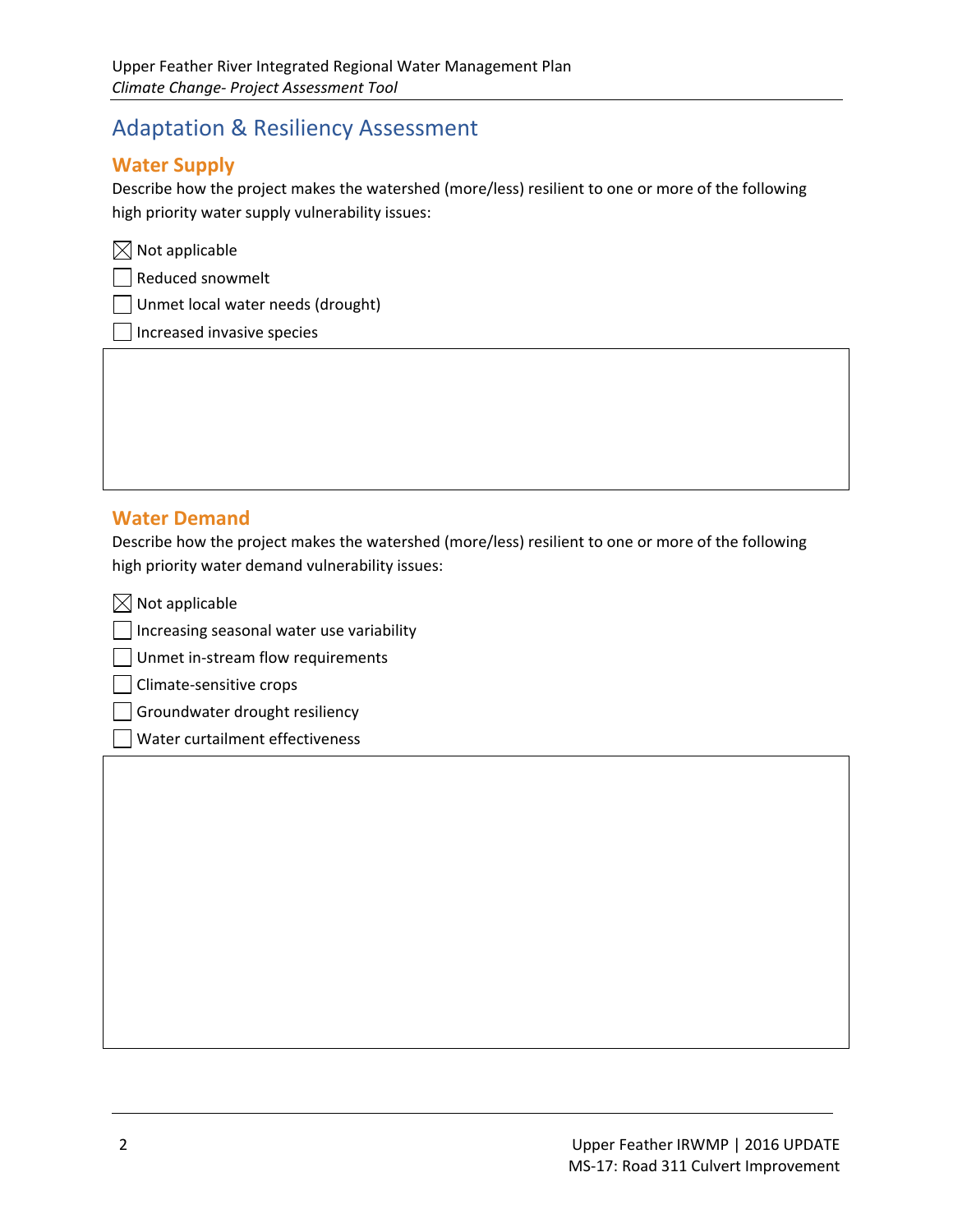# **Water Quality**

Describe how the project makes the watershed (more/less) resilient to one or more of the following high priority water quality vulnerability issues:

| $\boxtimes$ Not applicable                                                                                                                                  |
|-------------------------------------------------------------------------------------------------------------------------------------------------------------|
| Increasing catastrophic wildfires                                                                                                                           |
| Eutrophication (excessive nutrient pollution in a waterbody, often followed by algae blooms and<br>other related water quality issues)                      |
| Seasonal low flows and limited abilities for waterbodies to assimilate pollution                                                                            |
| $\vert$ $\vert$ Water treatment facility operations                                                                                                         |
| Unmet beneficial uses (municipal and domestic water supply, water contact recreation, cold freshwater<br>habitat, spawning habitat, wildlife habitat, etc.) |

## **Flooding**

Describe how the project makes the watershed (more/less) resilient to one or more of the following high priority flooding vulnerability issues:

Aging critical flood protection

Wildfires

Critical infrastructure in a floodplain

 $\boxtimes$  Insufficient flood control facilities

New culvert and raising the roadway will eliminate flooding of roadway and improve flood control.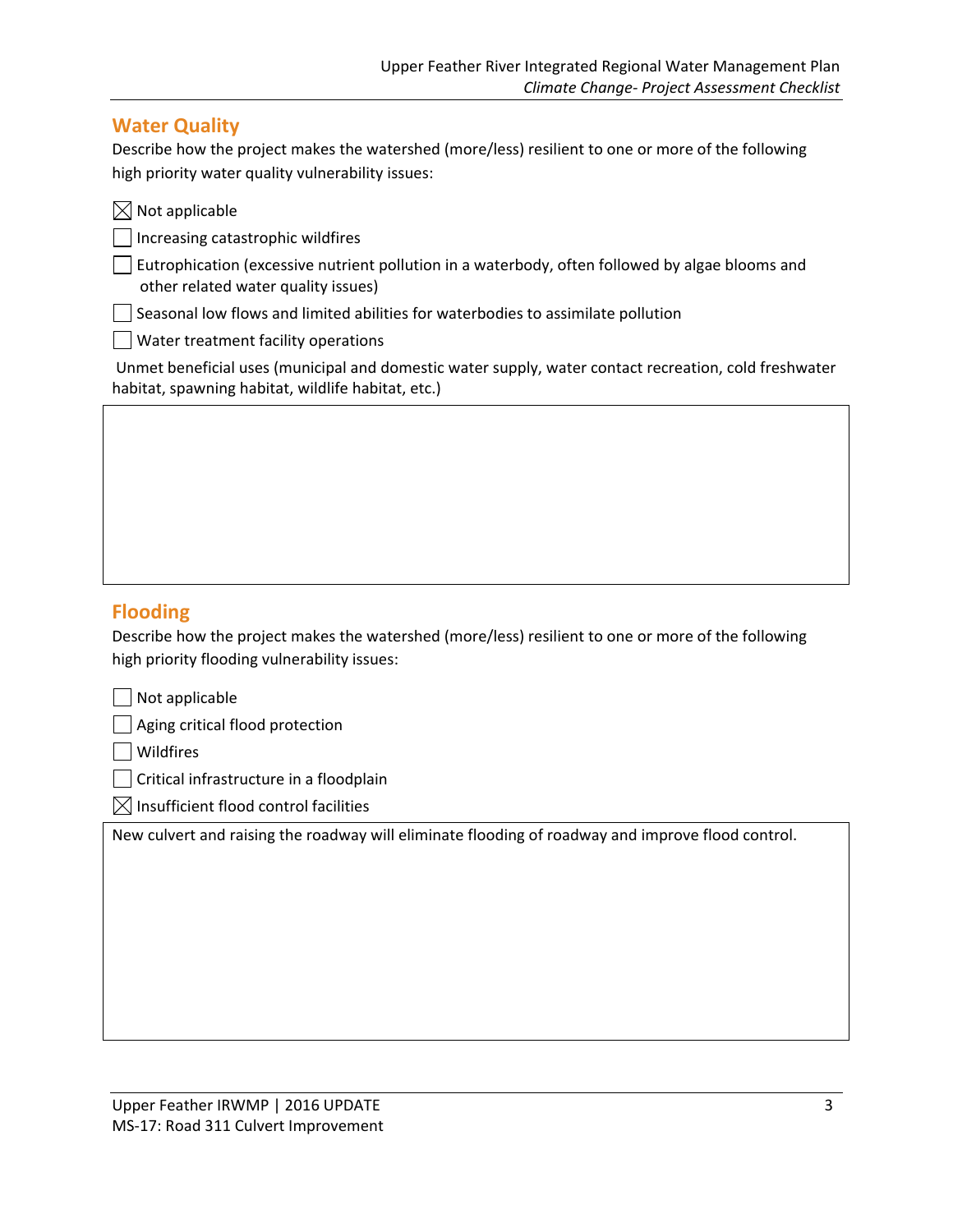## **Ecosystem and Habitat**

Describe how the project makes the watershed (more/less) resilient to one or more of the following high priority ecosystem and habitat vulnerability issues:

| Not applicable                                                                                       |
|------------------------------------------------------------------------------------------------------|
| Climate-sensitive fauna or flora                                                                     |
| Recreation and economic activity                                                                     |
| Quantified environmental flow requirements                                                           |
| Erosion and sedimentation<br>IХI                                                                     |
| Endangered or threatened species                                                                     |
| Fragmented habitat                                                                                   |
| The project when completed will reduce the erosion and sedimentation in roadside ditch that flows to |
| creeks.                                                                                              |
|                                                                                                      |
|                                                                                                      |
|                                                                                                      |
|                                                                                                      |
|                                                                                                      |
|                                                                                                      |
|                                                                                                      |
|                                                                                                      |

## **Hydropower**

Describe how the project makes the watershed (more/less) resilient to one or more of the following high priority hydropower vulnerability issues:

<u> 1989 - Andrea Barbara, amerikana amerikana amerikana amerikana amerikana amerikana amerikana amerikana amerik</u>

 $\boxtimes$  Not applicable

Reduced hydropower output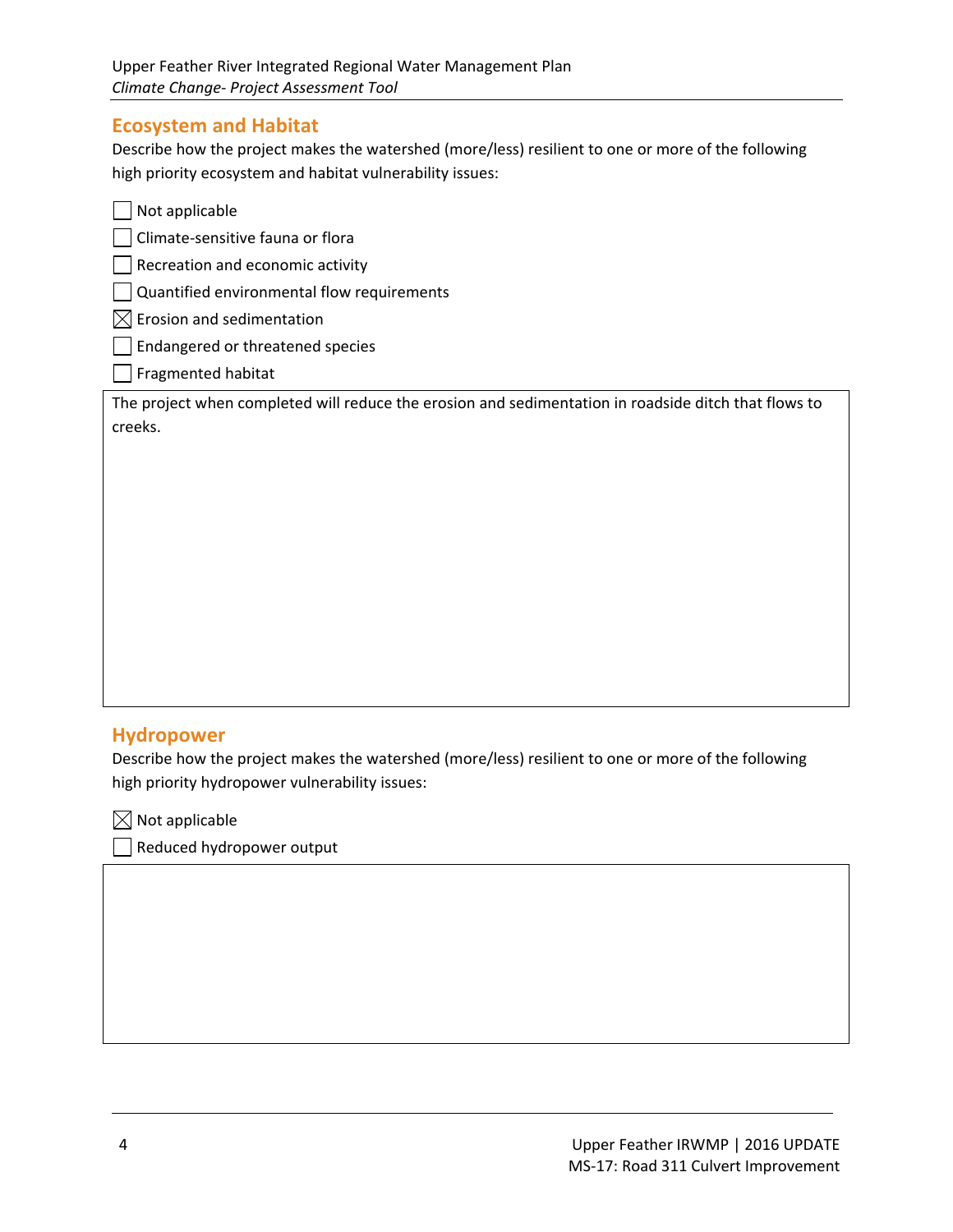#### Upper Feather River IRWMP Project Assessment ‐ GHG Emissions Analysis

#### MS‐17: Road 311 Culvert Improvement

| <b>Project Construction Emissions</b> |            |                                                                                                  |                           |
|---------------------------------------|------------|--------------------------------------------------------------------------------------------------|---------------------------|
|                                       |            | X The project requires non-road or off-road engines, equipment, or vehicles to complete. If yes: |                           |
|                                       | Maximum    |                                                                                                  |                           |
|                                       | Number Per | Total 8-Hour Days in                                                                             |                           |
| Type of Equipment Day                 |            | Operation                                                                                        | Total MTCO <sub>2</sub> e |
| Scrapers                              |            |                                                                                                  |                           |
| Tractors/Loaders/Bac                  |            |                                                                                                  |                           |
| khoes                                 |            |                                                                                                  |                           |
| Dumpers/Tenders                       |            |                                                                                                  |                           |
| Off-Highway Trucks                    |            |                                                                                                  |                           |
| Pavers                                |            |                                                                                                  |                           |
| Rollers                               |            |                                                                                                  |                           |
|                                       |            |                                                                                                  |                           |
|                                       |            |                                                                                                  |                           |
|                                       |            |                                                                                                  |                           |
|                                       |            |                                                                                                  |                           |
|                                       |            | <b>Total Emissions</b>                                                                           | 3                         |

The project requires materials to be transported to the project site. If yes:

**GHG Emissions Analysis**

|                    | 30I                 |                           |  |
|--------------------|---------------------|---------------------------|--|
| <b>Round Trips</b> | (Miles)             | Total MTCO <sub>2</sub> e |  |
| Total Number of    | <b>Distance</b>     |                           |  |
|                    | <b>Average Trip</b> |                           |  |

X The project requires workers to commute to the project site. If yes:

|                |                     | Average Round Trip       |                           |  |
|----------------|---------------------|--------------------------|---------------------------|--|
| Average Number | <b>Total Number</b> | <b>Distance Traveled</b> |                           |  |
| of Workers     | of Workdays         | (Miles)                  | Total MTCO <sub>2</sub> e |  |
| 10             |                     | 60I                      |                           |  |

The project is expected to generate GHG emissions for other reasons. If yes, explain:

The project does not have a construction phase and/or is not expected to generate GHG emissions during the construction phase.